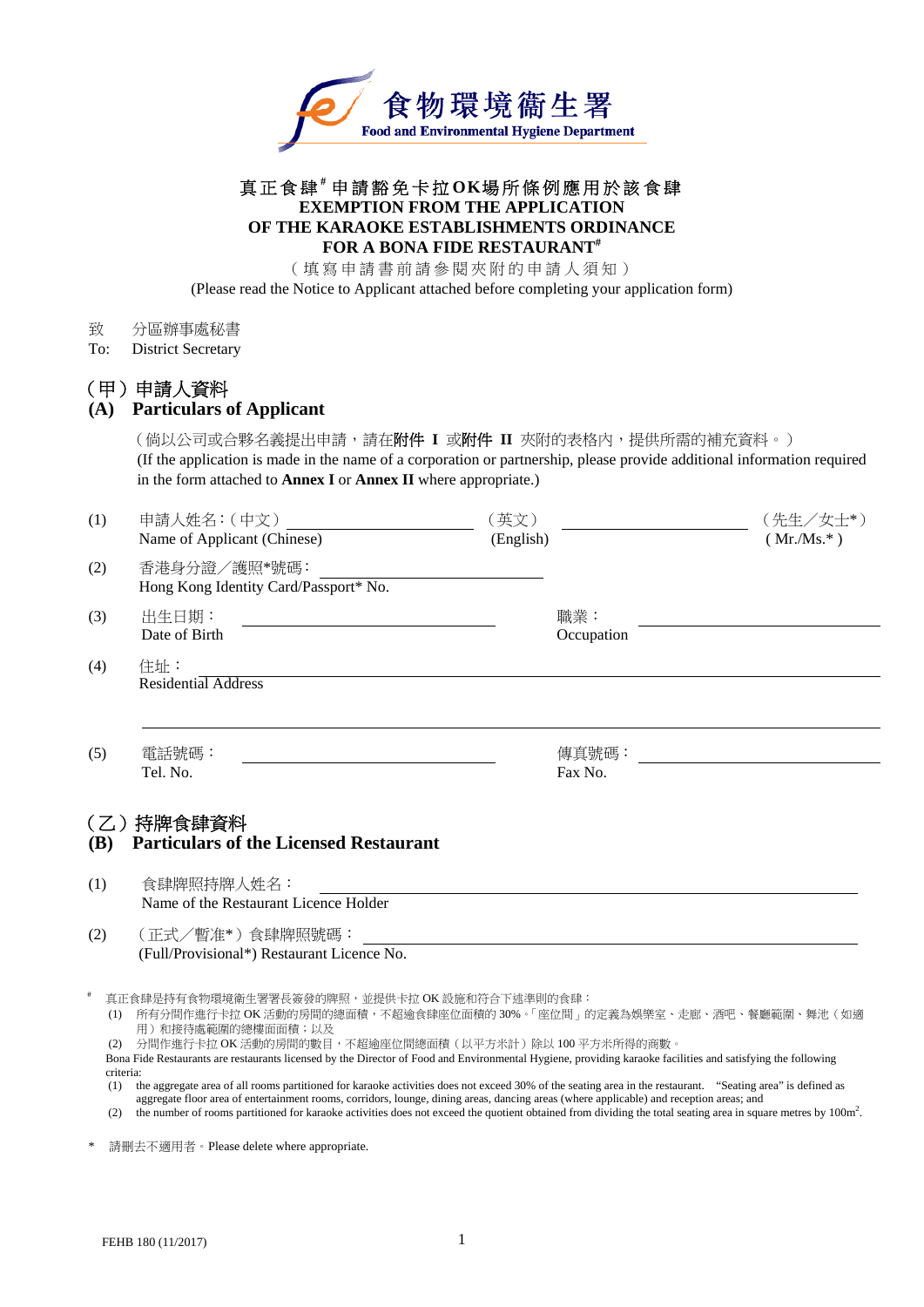| (3) | 該食肆牌照的屆滿日期為:                                                   |                           |
|-----|----------------------------------------------------------------|---------------------------|
|     | Expiry Date of the Restaurant Licence                          |                           |
|     |                                                                |                           |
| (4) | 食肆名稱 (英文) :                                                    |                           |
|     | Name of the Restaurant (English)                               |                           |
|     |                                                                |                           |
| (5) | 食肆名稱 (中文):                                                     |                           |
|     | Name of the Restaurant (Chinese)                               |                           |
|     |                                                                |                           |
| (6) | 食肆地址:                                                          |                           |
|     | Address of the Restaurant                                      |                           |
|     |                                                                |                           |
|     |                                                                |                           |
| (7) | 食肆電話號碼:                                                        | 食肆傳真號碼:                   |
|     | Tel. No. of the Restaurant                                     | Fax No. of the Restaurant |
|     |                                                                |                           |
| (8) | 所有用作卡拉OK活動的房間的總面積:                                             |                           |
|     | Aggregate Area of All Rooms Partitioned for Karaoke Activities |                           |
| (9) | 用作卡拉OK活動的房間的數目:                                                |                           |
|     | Number of Rooms Partitioned for Karaoke Activities             |                           |

日期 Date

申請人簽署 Signature of Applicant

## 警告 **WARNING**

根據《卡拉OK場所條例》(第 573 章)的規定,任何人知道或理應知道陳述(不論是口頭陳述或書面陳述)或 資料在要項上失實,但仍在本申請的過程中,或在與本申請有關連的情況下,作出或提交該等在要項上失實的 陳述或資料,即屬違法。如屬首次定罪,可被判罰款 50,000 元及監禁 6 個月。

Any person who in or in connection with this application makes any statement (whether such statement be oral or written) or furnishes any information, which is false in any material particular and which he knows or reasonably ought to know is false in any such particular commits an offence and is liable on first conviction to a fine of \$50,000 and to imprisonment for 6 months under the Karaoke Establishments Ordinance (Cap. 573).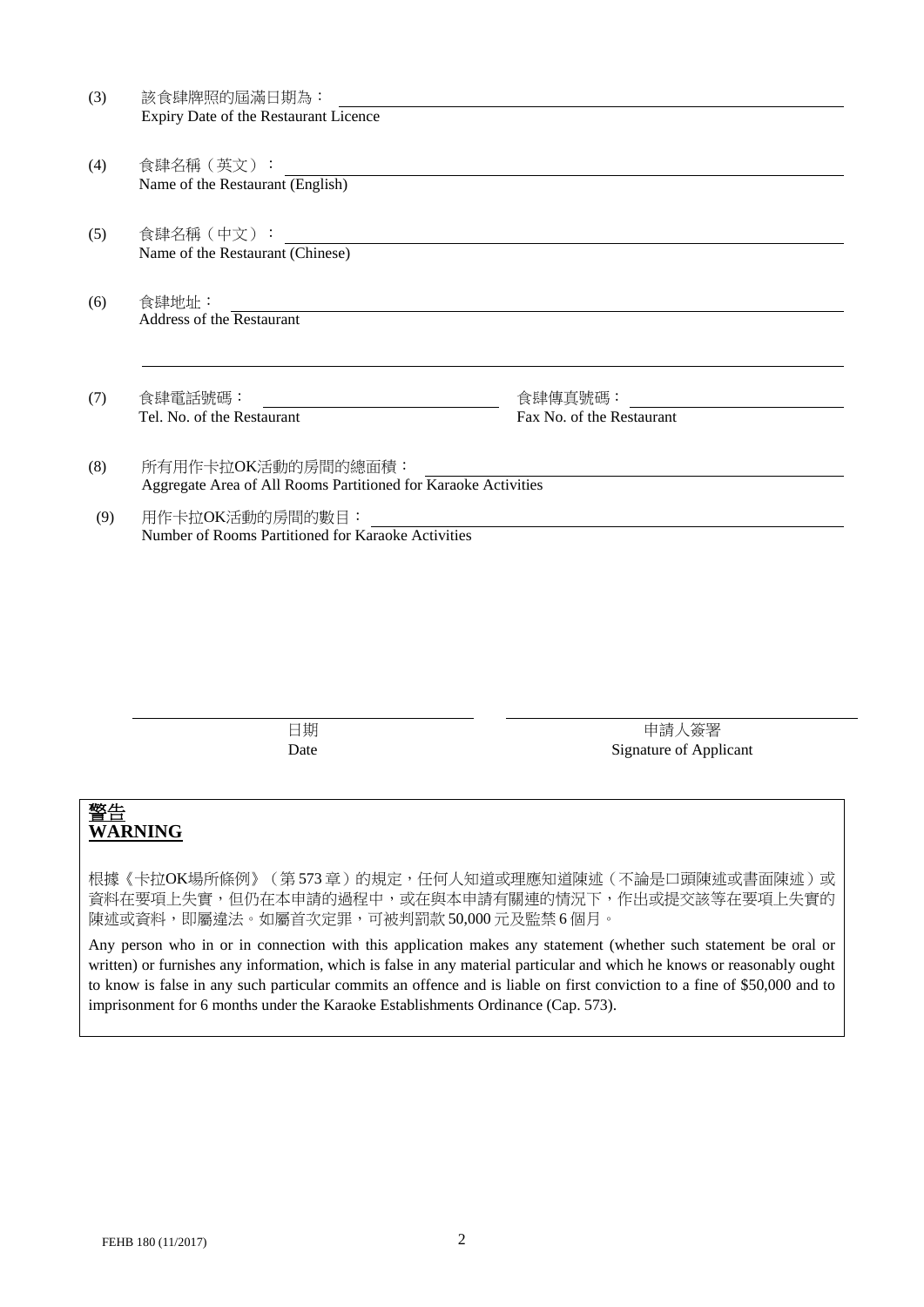## 申請人須知 **NOTICE TO APPLICANT**

- 1. 本申請書必須逐項填妥。若不提供全部所需資料,食物環境衞生署(食環署)無法處理你的申請。 This application form must be completed in full. If you do not provide all the required information, the Food and Environmental Hygiene Department (FEHD) is unable to process your application.
- 2. 申請時須向食環署分區環境衞生辦事處遞交以下文件:

The following documents have to be submitted to the District Environmental Hygiene Office of FEHD at the time of the application:

- (i) 一套持牌食肆的設計圖則,顯示處所內擬用於卡拉OK活動的每一部分,以及示明所有用於卡拉OK 活動的器材及設備的位置; a set of the layout plan of the licensed restaurant showing each part of the premises intended to be used for karaoke activities and indicating location of all related apparatus and equipment to be used for karaoke activities;
- (ii) 提出申請的處所的食肆牌照副本;以及 a copy of the restaurant licence relating to the premises under application; and
- (iii) 食肆的商業登記證副本。 a copy of the Business Registration Certificate of the restaurant.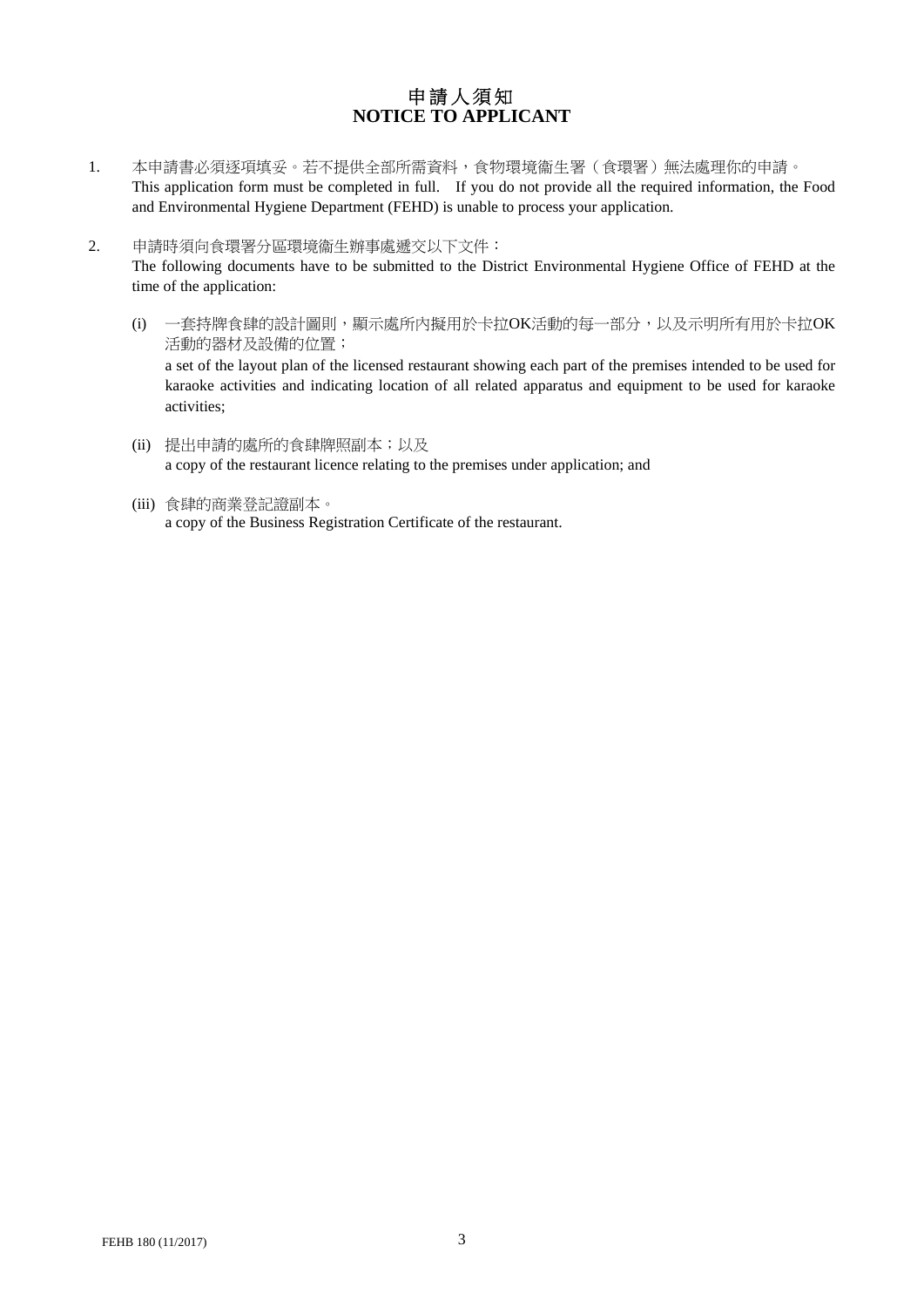#### 附件 **I Annex I**

#### 真正食肆(以公司名義簽發)申請豁免卡拉 **OK**場所條例應用於該食肆 **EXEMPTION FROM THE APPLICATION OF THE KARAOKE ESTABLISHMENTS ORDINANCE FOR A BONA FIDE RESTAURANT (ISSUED IN THE NAME OF A CORPORATION)**

#### 致 分區辦事處秘書

To: District Secretary

| 現由                          | (先生/女士*)  代表下述公司就                                |
|-----------------------------|--------------------------------------------------|
| This application is made by | $(Mr/Ms.*)$ for and on behalf of the corporation |

位於

in respect of the licensed restaurant situated at (持牌食肆的所在地點 Address of Licensed Restaurant)

#### 的持牌食肆申請豁免卡拉OK場所條例應用於該食肆。

for exemption from the application of the Karaoke Establishments Ordinance.

## 公司資料 **Particulars of Corporation**

| (1) | 公司名稱:                                                    |                                       |
|-----|----------------------------------------------------------|---------------------------------------|
|     | Name of Corporation                                      |                                       |
| (2) | 公司註冊號碼:                                                  |                                       |
|     | Company Registration No.                                 |                                       |
|     | 註冊地址:                                                    |                                       |
|     | Address of Registered Office                             |                                       |
| (3) | 執行董事姓名:                                                  | 電話號碼:                                 |
|     | Name of Managing Director                                | Tel. No.                              |
|     | 住址:                                                      |                                       |
|     | <b>Residential Address</b>                               |                                       |
|     |                                                          |                                       |
| (4) | 獲授權代表姓名:                                                 | 香港身分證/護照*號碼:                          |
|     | Name of the Authorised Representative                    | Hong Kong Identity Card/Passport* No. |
| (5) | 獲授權代表在公司擔任的職位:                                           |                                       |
|     | Position of Authorised Representative in the Corporation |                                       |
| (6) | 住址:                                                      |                                       |
|     | <b>Residential Address</b>                               |                                       |

日期 Date

公司印章 Company Chop

請刪去不適用者。 Please delete where appropriate.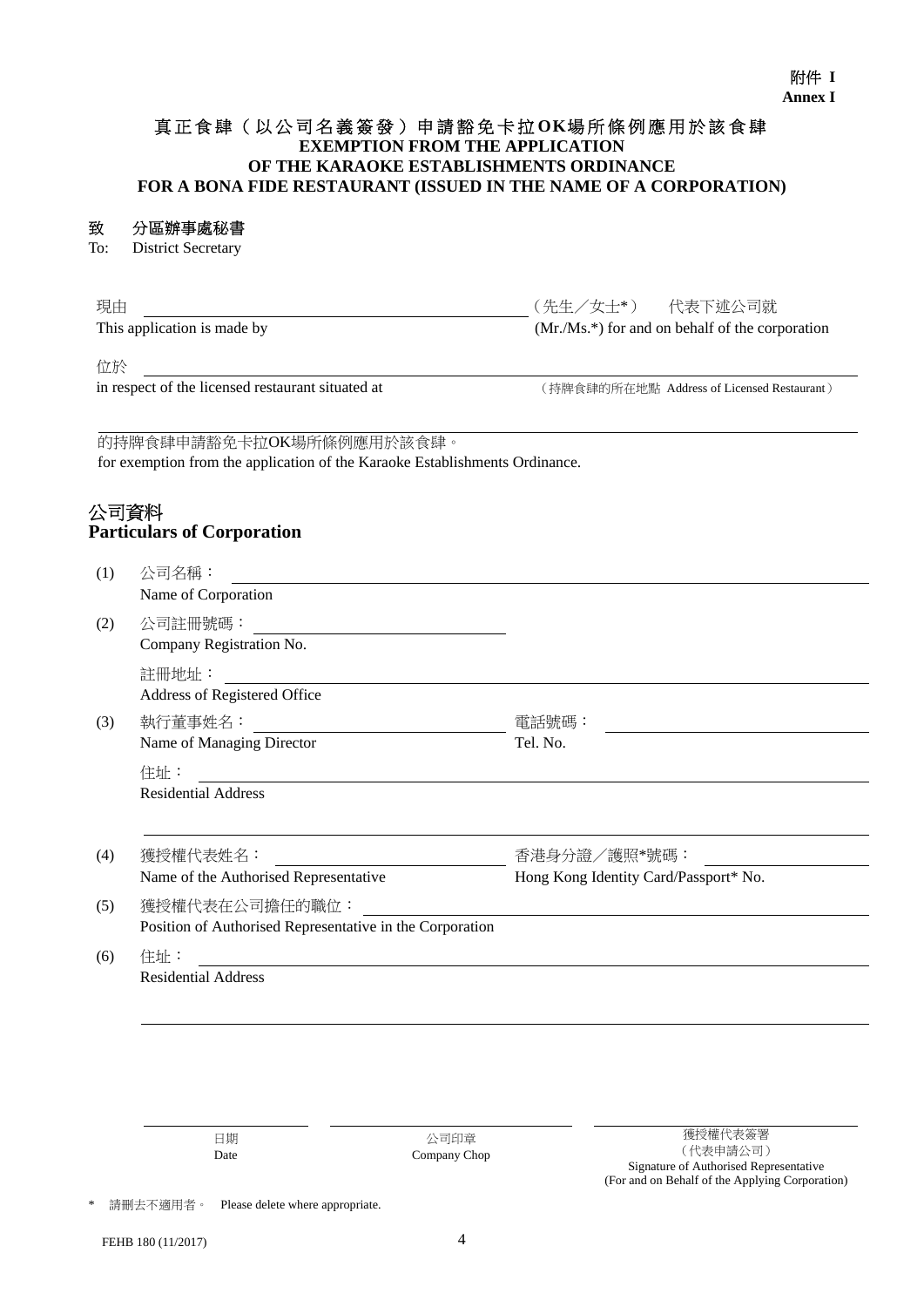## 申請人須知 **NOTICE TO APPLICANT**

須遞交以下文件,以支持有關申請:

The following documents have to be submitted in support of the application:

- (1) 該公司的商業登記證副本; a copy of the Business Registration Certificate of the corporation;
- (2) 該公司的組織大綱及細則副本; a copy of the Memorandum and Articles of Association of the corporation;
- (3) 根據《公司條例》(第 622 章)取得和經公司註冊處處長核證真實的公司註冊證書副本,或任何其他可 證實該公司法人身分的文件; a copy of Certificate of Incorporation under the Companies Ordinance (Cap. 622) certified as true copy by the Registrar of Companies, or any other documents to establish the legal entity of the corporation;
- (4) 公司的註冊辦事處地址更改通知書或法團成立表格(視何者適用而定)的副本,須為經公司註冊處處長 核證真實的副本; a copy of Notice of Change of Address of Registered Office or Incorporation Form (as appropriate) certified as true copy by the Registrar of Companies;
- (5) 公司最新的周年申報表副本,須為經公司註冊處處長核證真實的副本(在新公司成立為法團的年度內, 則請提交經公司註冊處處長核證真實的法團成立表格副本); a copy of the latest Annual Return certified as true copy by the Registrar of Companies (or a copy of Incorporation Form certified as true copy by the Registrar of Companies in case of a new company in the year of its incorporation);
- (6) 公司董事會通過的書面決議,以授權一名人士代表該公司與發牌當局接洽處理牌照事宜;以及 a resolution in writing passed by the Board of Directors to authorise a person to act on behalf of the corporation to deal with licensing matters with the licensing authority; and
- (7) 該名獲授權代表所簽署的接納授權通知書。 Notice of Acceptance of Authorisation signed by the authorised representative.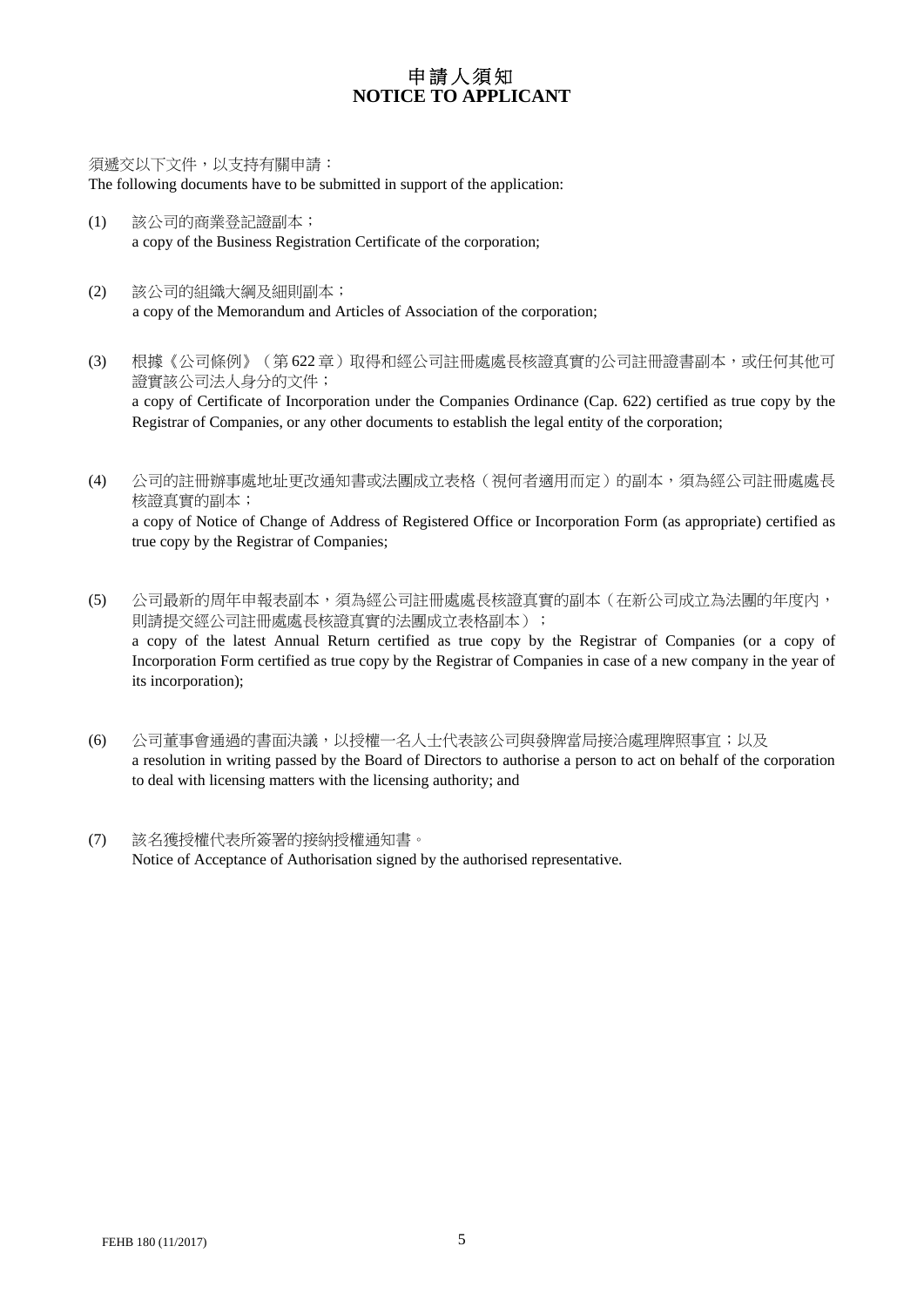#### 真 正 食 肆 ( 以 合 夥 名 義 簽 發 )申 請 豁 免 卡 拉 **OK**場所條例應用於該食肆 **EXEMPTION FROM THE APPLICATION OF THE KARAOKE ESTABLISHMENTS ORDINANCE FOR A BONA FIDE RESTAURANT (ISSUED IN THE NAME OF A PARTNERSHIP)**

### 致 分區辦事處秘書

To: District Secretary

| (Mr./Ms.*) for and on behalf of the partnership<br>(持牌食肆的所在地點 Address of Licensed Restaurant)<br>的持牌食肆申請豁免卡拉OK場所條例應用於該食肆。<br>for exemption from the application of the Karaoke Establishments Ordinance. |
|----------------------------------------------------------------------------------------------------------------------------------------------------------------------------------------------------------|
|                                                                                                                                                                                                          |
|                                                                                                                                                                                                          |
|                                                                                                                                                                                                          |
|                                                                                                                                                                                                          |
|                                                                                                                                                                                                          |
| (英文) (English)<br>(中文) (Chinese)                                                                                                                                                                         |
|                                                                                                                                                                                                          |
|                                                                                                                                                                                                          |
| (英文) (English)<br>(中文) (Chinese)                                                                                                                                                                         |
| Position of Authorised Representative in the Partnership                                                                                                                                                 |
|                                                                                                                                                                                                          |
|                                                                                                                                                                                                          |
|                                                                                                                                                                                                          |

\* 請刪去不適用者。 Please delete where appropriate.

Date

(代表申請合夥) Signature of Authorised Representative (For and on Behalf of the Applying Partnership)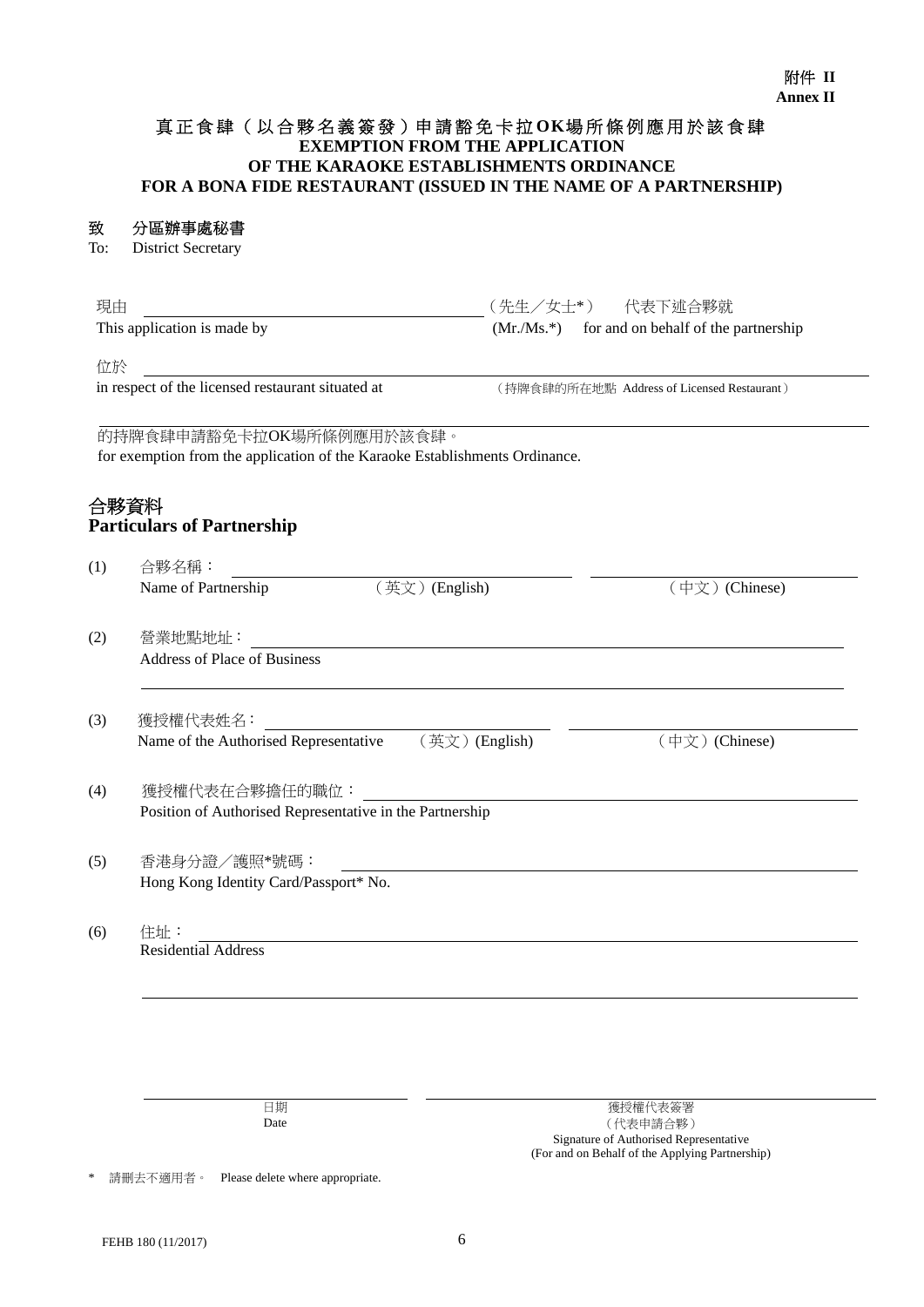## 申請人須知 **NOTICE TO APPLICANT**

須遞交以下文件,以支持有關申請: The following documents have to be submitted in support of the application:

- (1) 該合夥的商業登記證副本; a copy of the Business Registration Certificate of the partnership;
- (2) 合夥申請在香港登記營業的表格 1(c) 副本,以及自登記日期後一切修訂內容(如有)(副本及修訂內容須 經商業登記署核證); a copy of Application by Partnership for registration of business carried by such body in Hong Kong [Form 1(c)] together with all amendments, if any, since the date of registration; all of which shall be duly certified by the Business Registration Office;
- (3) 合夥的授權書,以授權一名人士代表該合夥與發牌當局接洽處理牌照事宜;以及 a written authorisation by the partnership to authorise a person to act on behalf of the partnership to deal with licensing matters with the licensing authority; and
- (4) 獲授權代表簽署的接受授權通知書。 Notice of Acceptance of Authorisation signed by the authorised representative.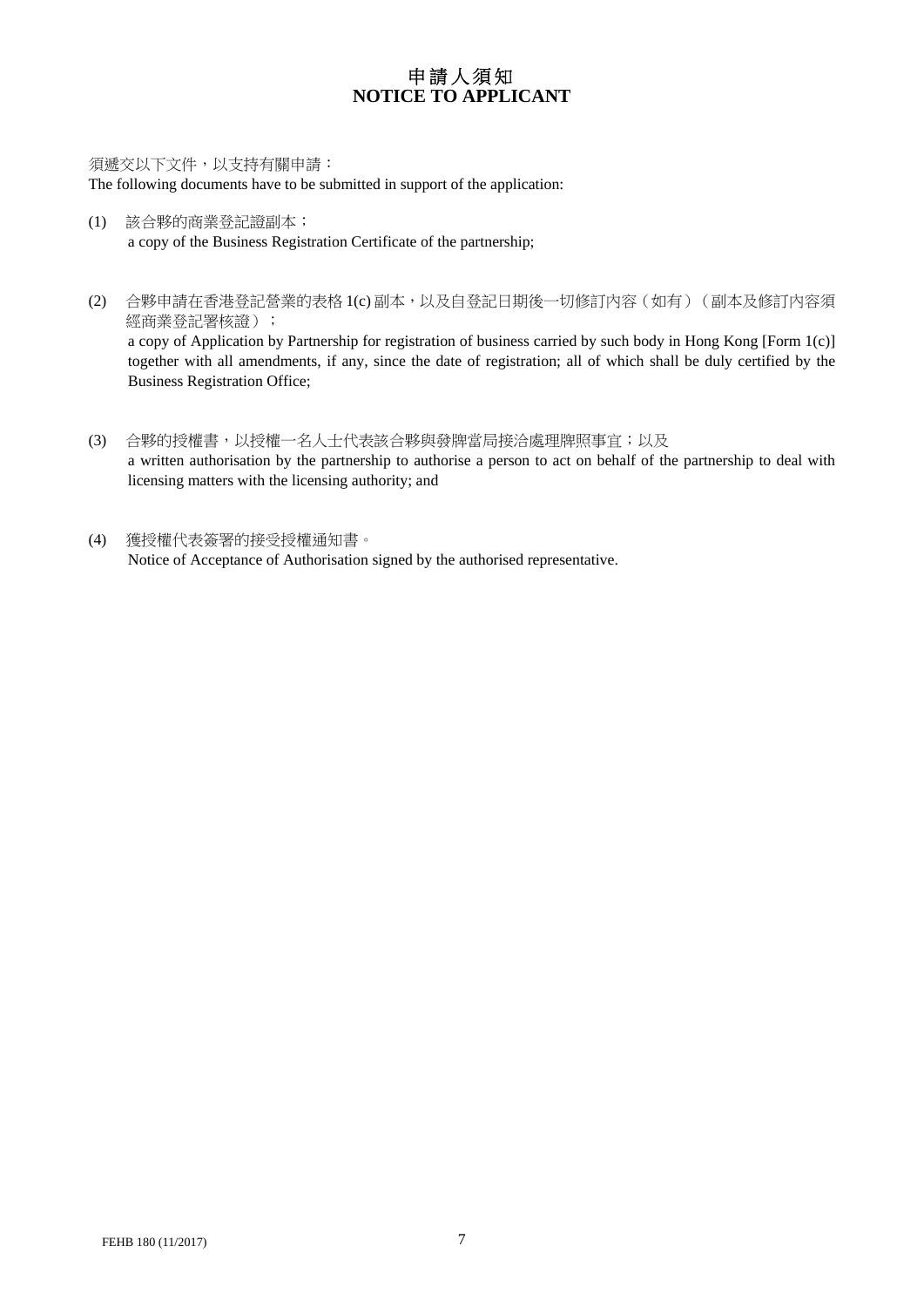## 關於真正食肆申請豁免卡拉 **O K**場所條例 應用於該食肆所填報的個人資料 **Collection of Personal Data in Connection with Exemption from the Application of the Karaoke Establishments Ordinance for a Bona Fide Restaurant**

## (按照《個人資料(私隱)條例》的規定處理) **(In accordance with the Personal Data (Privacy) Ordinance)**

## 目的說明 **Statement of Purpose**

### **1.** 收集資料的目的 **Purposes of Collection**

食物環境衞生署(食環署)分區環境衞生辦事處會利用你在本表格上填報的資料作以下用途: The personal data provided by means of this form will be used by the District Environmental Hygiene Office of the Food and Environmental Hygiene Department (FEHD) for:

- (a) 處理有關向食環署牌照/分區環境衞生辦事處申請簽發/轉讓/續發卡拉OK場所許可證/臨時卡 拉OK場所許可證或豁免申請卡拉OK場所許可證/臨時卡拉OK場所許可證或更改卡拉OK場所名 稱的相關事宜;以及 carrying out activities relating to the applications for the issue/transfer/renewal of Karaoke Establishment Permit/Provisional Karaoke Establishment Permit or the exemption to apply for a Karaoke Establishment Permit/Provisional Karaoke Establishment Permit or the change of name of a karaoke establishment made to the Licensing Office/District Environmental Hygiene Office of the FEHD; and
- (b) 方便食環署及其他政府部門人員與你聯絡。 facilitating communication between the staff of FEHD and other government departments and you.

你在本表格上填報的個人資料,純屬自願提供。不過,如不提供充分的資料,食環署未必可以處理你的 豁免申請。

The provision of personal data by means of this form is voluntary. However, if you do not provide sufficient information, FEHD may not be able to process your exemption application.

#### **2.** 接受資料轉介人的類別 **Class of Transferees**

你在本表格上填報的個人資料,可能會為上文第 1 段所載目的而向其他政府部門及機構披露。 The personal data which you have provided by means of this form may be disclosed to other government departments and agencies in pursuance of the purposes mentioned in paragraph 1 above.

# **3.** 查閱個人資料

#### **Access to Personal Data**

根據《個人資料(私隱)條例》第18條、第22條及附表1內第6原則的規定,你有權查閱和改正所 提供的個人資料。查閱的權利包括可就在本表格提供的個人資料索取複本。食環署應查閱要求而提供 資料時,可能會徵收費用。

You have a right to request access to and correction of the personal data provided in accordance with Sections 18 and 22 and Principle 6 of Schedule 1 of the Personal Data (Privacy) Ordinance. Your right of access includes the right to obtain a copy of your personal data which you have provided by means of this form. A fee may be imposed for complying with a data access request.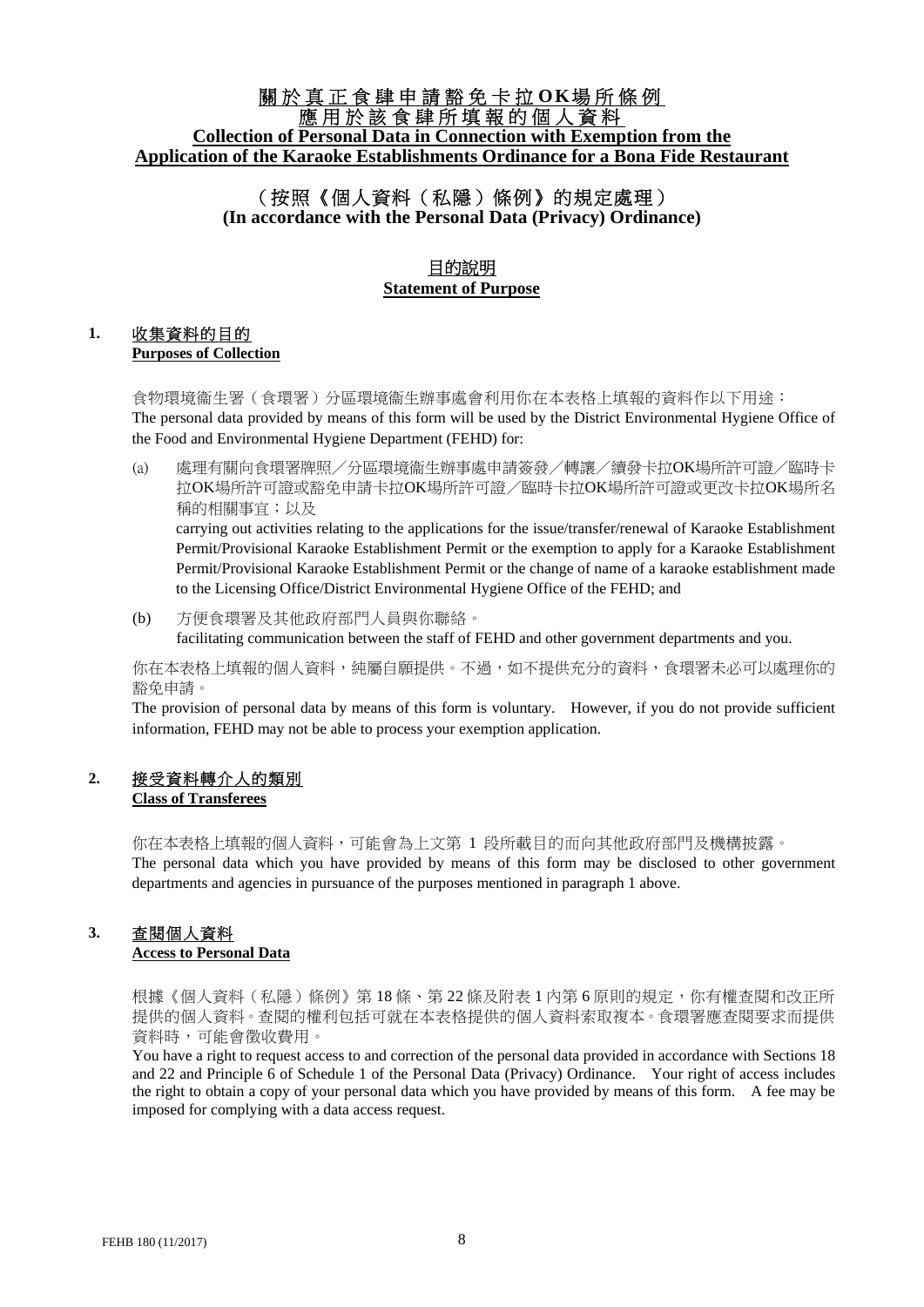## **4.** 查詢 **Enquiries**

如對本表格收集的個人資料有任何查詢,包括查閱及更改資料,可向食環署相關分區環境衞生辦事處的主 管人員提出:

Enquiries concerning the personal data collected by means of this form, including the making of access and corrections, should be addressed to the officer in charge of the respective District Environmental Hygiene Offices of FEHD:

|  |  |  |  | 港島區及離島區 |  |  |
|--|--|--|--|---------|--|--|
|--|--|--|--|---------|--|--|

Hong Kong & Islands

| 中西區環境衞生辦事處<br>香港皇后大道中 345 號上環市政大廈 10 樓<br>電話號碼: 2545 0506<br>傳真號碼:2851 7653 | Central/Western District Environmental Hygiene Office<br>10/F, Sheung Wan Municipal Services Building,<br>345 Queen's Road Central, Hong Kong<br>Tel. no.: 2545 0506<br>Fax no.: 2851 7653 |
|-----------------------------------------------------------------------------|--------------------------------------------------------------------------------------------------------------------------------------------------------------------------------------------|
| 東區環境衞生辦事處<br>香港鰂魚涌街 38 號鰂魚涌市政大廈 3 樓<br>電話號碼:3103 7041<br>傳真號碼:2565 8203     | Eastern District Environmental Hygiene Office<br>3/F, Quarry Bay Municipal Services Building,<br>38 Quarry Bay Street, Hong Kong<br>Tel. no.: 3103 7041<br>Fax no.: 2565 8203              |
| 南區環境衞生辦事處<br>香港香港仔大道 203 號香港仔市政大廈 4 樓<br>電話號碼:2903 0411<br>傳真號碼:2873 1608   | Southern District Environmental Hygiene Office<br>4/F, Aberdeen Municipal Services Building,<br>203 Aberdeen Main Road, Hong Kong<br>Tel. no.: 2903 0411 Fax no.: 2873 1608                |
| 灣仔區環境衞生辦事處<br>香港灣仔軒尼詩道 225 號駱克道市政大廈 7 樓<br>電話號碼:2879 5760<br>傳真號碼:2519 6884 | Wanchai District Environmental Hygiene Office<br>7/F, Lockhart Road Municipal Services Building,<br>225 Hennessy Road, Wanchai, Hong Kong<br>Tel. no.: 2879 5760<br>Fax no.: 2519 6884     |
| 離島區環境衞生辦事處<br>香港中環統一碼頭道38號海港政府大樓6樓<br>電話號碼:2852 3215<br>傳真號碼:2545 2964      | Islands District Environmental Hygiene Office<br>6/F, Harbour Building, 38 Pier Road, Central, Hong Kong<br>Tel. no.: 2852 3215<br>Fax no.: 2545 2964                                      |

| 九龍區                                                                       | Kowloon                                                                                                                                                                                 |
|---------------------------------------------------------------------------|-----------------------------------------------------------------------------------------------------------------------------------------------------------------------------------------|
| 九龍城區環境衞生辦事處<br>九龍馬頭圍道165號土瓜灣政府合署3樓及4樓<br>電話號碼:2715 4608<br>傳真號碼:2761 0718 | Kowloon City District Environmental Hygiene Office<br>3/F & 4/F, To Kwa Wan Market and Government Offices,<br>165 Ma Tau Wai Road, Kowloon<br>Tel. no.: 2715 4608<br>Fax no.: 2761 0718 |
| 觀塘區環境衞生辦事處                                                                | <b>Kwun Tong District Environmental Hygiene Office</b>                                                                                                                                  |
| 九龍觀塘瑞和街9號瑞和街市政大廈7樓                                                        | Level 7, Shui Wo Street Municipal Services Building,                                                                                                                                    |
| 電話號碼:3102 7373                                                            | 9 Shui Wo Street, Kwun Tong, Kowloon                                                                                                                                                    |
| 傳真號碼: 2343 6734                                                           | Tel. no.: 3102 7373 Fax no.: 2343 6734                                                                                                                                                  |
| 旺角區環境衞生辦事處                                                                | Mong Kok District Environmental Hygiene Office                                                                                                                                          |
| 九龍旺角花園街 123號 A 花園街市政大廈 6 樓及 7 樓                                           | 6/F & 7/F, Fa Yuen Street Municipal Services Building,                                                                                                                                  |
| 電話號碼:2749 3627                                                            | 123A Fa Yuen Street, Mong Kok, Kowloon                                                                                                                                                  |
| 傳真號碼:2391 5572                                                            | Tel. no.: 2749 3627 Fax no.: 2391 5572                                                                                                                                                  |
| 深水埗區環境衞生辦事處                                                               | Sham Shui Po District Environmental Hygiene Office                                                                                                                                      |
| 九龍深水埗元州街 59至 63號元州街市政大廈 8樓至                                               | 8/F-10/F, Un Chau Street Municipal Services Building,                                                                                                                                   |
| 10 樓                                                                      | 59-63 Un Chau Street, Sham Shui Po, Kowloon                                                                                                                                             |
| 電話號碼:2748 6943                                                            | Tel. no.: 2748 6943                                                                                                                                                                     |
| 傳真號碼: 2748 6937                                                           | Fax no.: 2748 6937                                                                                                                                                                      |
| 黃大仙區環境衞生辦事處                                                               | Wong Tai Sin District Environmental Hygiene Office                                                                                                                                      |
| 九龍黃大仙彩虹道 121號大成街街市大樓3樓                                                    | 3/F, Tai Shing Street Market Building,                                                                                                                                                  |
| 傳真號碼: 2351 5710                                                           | 121 Choi Hung Road, Wong Tai Sin, Kowloon                                                                                                                                               |
| 電話號碼:2997 9005                                                            | Tel. no.: 2997 9005 Fax no.: 2351 5710                                                                                                                                                  |
| 油尖區環境衞生辦事處                                                                | Yau Tsim District Environmental Hygiene Office                                                                                                                                          |
| 九龍油麻地寶靈街 17號官涌市政大廈3樓及4樓                                                   | 3/F & 4/F, Kwun Chung Municipal Services Building,                                                                                                                                      |
| 電話號碼:2302 1301                                                            | 17 Bowring Street, Yau Ma Tei, Kowloon                                                                                                                                                  |
| 傳真號碼:2735 5955                                                            | Tel. no.: 2302 1301 Fax no.: 2735 5955                                                                                                                                                  |